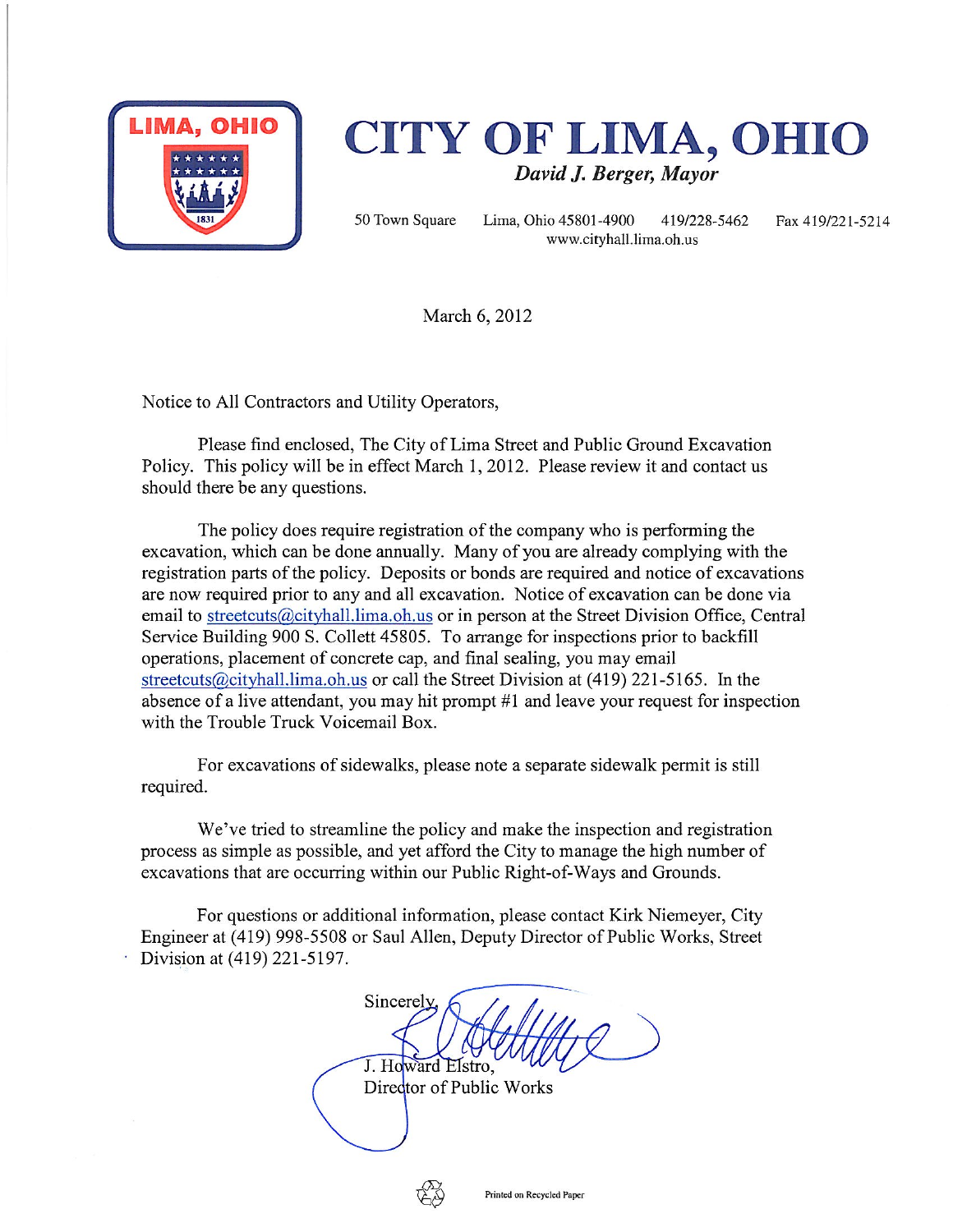### **Street and Public Ground Excavation Policy**

| Registration:    | Prior to excavation of City Right of Way, Contractor Registration<br>through the License and Permit office is required.                                                                                       |     |                    |  |  |  |
|------------------|---------------------------------------------------------------------------------------------------------------------------------------------------------------------------------------------------------------|-----|--------------------|--|--|--|
| Deposit / Bonds: | For Contractors performing ongoing multiple excavation for a<br>single project, Bond or Deposit sufficient to cover the cost of<br>construction project in right-of ways or public grounds are as<br>follows: |     |                    |  |  |  |
|                  | Project Cost                                                                                                                                                                                                  |     | <b>Bond Amount</b> |  |  |  |
|                  | $$5,000.00 - 10,000.00$                                                                                                                                                                                       | $=$ | \$1,000.00         |  |  |  |
|                  | $$10,000.00 - 50,000.00$                                                                                                                                                                                      | $=$ | \$5,000.00         |  |  |  |
|                  | \$50,000.00 - 100,000.00                                                                                                                                                                                      | $=$ | \$10,000.00        |  |  |  |
|                  | \$100,000.00 - 300,000.00                                                                                                                                                                                     | $=$ | \$30,000.00        |  |  |  |
|                  | \$300,000.00-1,000,000.00                                                                                                                                                                                     | $=$ | \$100,000.00       |  |  |  |
|                  | $$1,000,000.00$ — $1,500,000.00$                                                                                                                                                                              |     | \$150,000.00       |  |  |  |

Street Cut Bonds for Site Development Projects will be individually calculated by the Engineer Division after an Engineering Application Permit is filed.

Street Cut Bonds will be released one year after final inspection provided no additional corrective action is required.

### Notice of Excavation:

Permit is required prior to excavation within the Right of Way (Sidewalk, Tree Lawn, Street, Alley, Public Owned Land). Upon review and approval by the City Engineer of a Contractor applying for Blanket Permits, the contractor will be permitted to file electronic notices in lieu of individual paper permit applications.

Electronic Notices, in advance of excavation are required. Notices are directed to the Street Division, and will require:

- Location, depth, width, and length of excavation
- Identification of utility the excavation is for, e.g. Dominion, Century Link, etc.
- Contact information (email, office phone, cell phone) of utility company, owner of the excavation firm, and Foreman / onsite supervisor

### Excavation Restoration:

Contractor is required to restore excavation in compliance with City Engineer Specifications and Directions. (See attached PRC Drawing)

#### Inspections:

Inspections are required: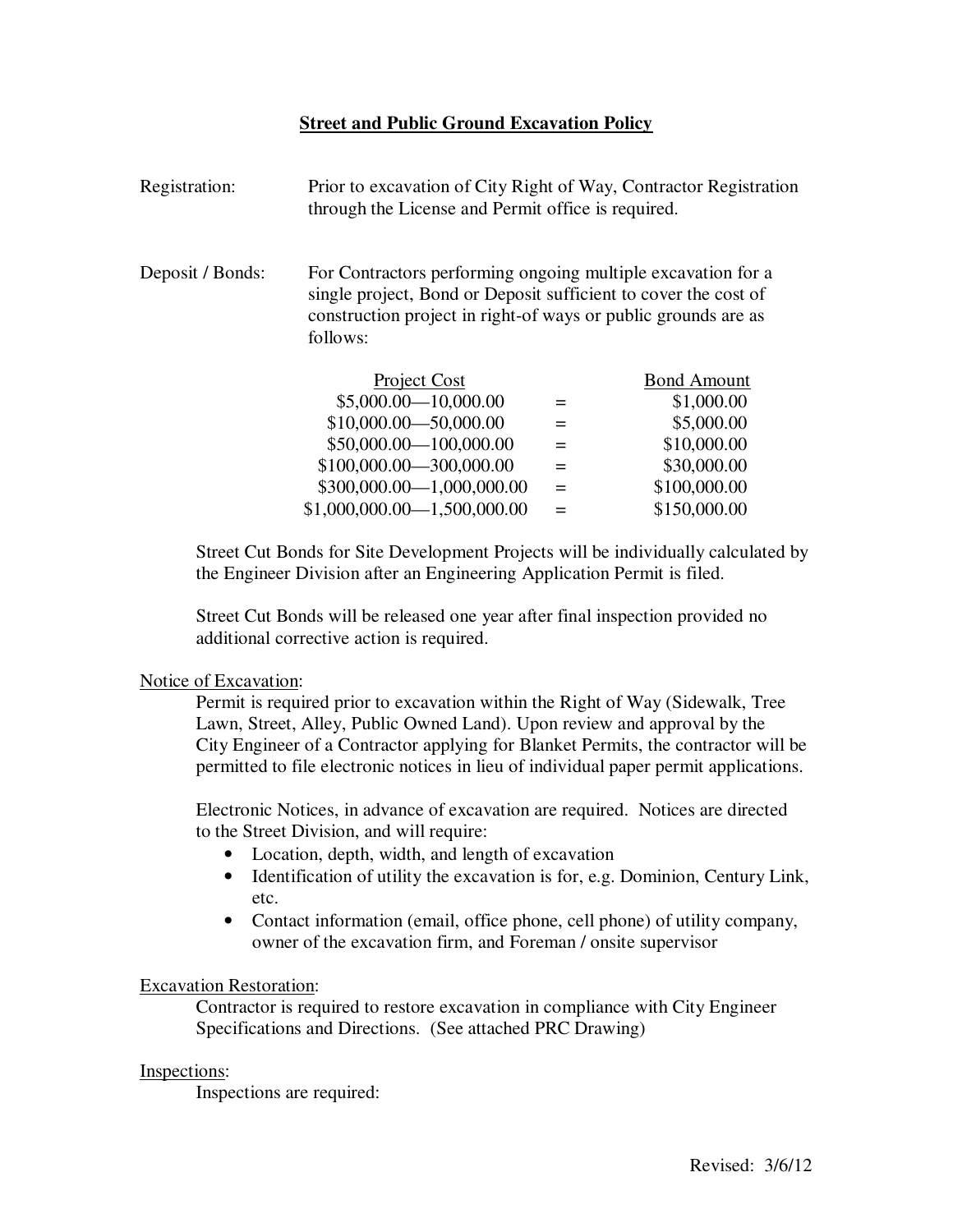Street Area:

- 1.) During backfill operations
- 2.) Upon placement of concrete cap
- 3.) Final, once paving, sealing and/or grading and seeding are complete

Sidewalk Area:

- 1.) Loading Back Fill (By Street Division)
- 2.) Inspections of sidewalk forms (By Engineering Division) Note: Sidewalk permits are required through the Permit Office 2<sup>nd</sup> Floor Municipal Building 50 Town Square Lima, OH 45805
- 3.) Final sidewalk inspection (By Engineering Division)

Tree Lawn without Sidewalk:

- 1.) During Backfilling
- 2.) Upon final completion

Excavation Inspection fees are \$30.00 / Inspection.

If work is found deficient upon final inspection, City will notify contractor and provide date for corrective action. If work is not corrected by assigned date, work will be performed by City Crew and charge against the bond.

For large jobs, the entire project must be completed to satisfaction prior to Bond Release.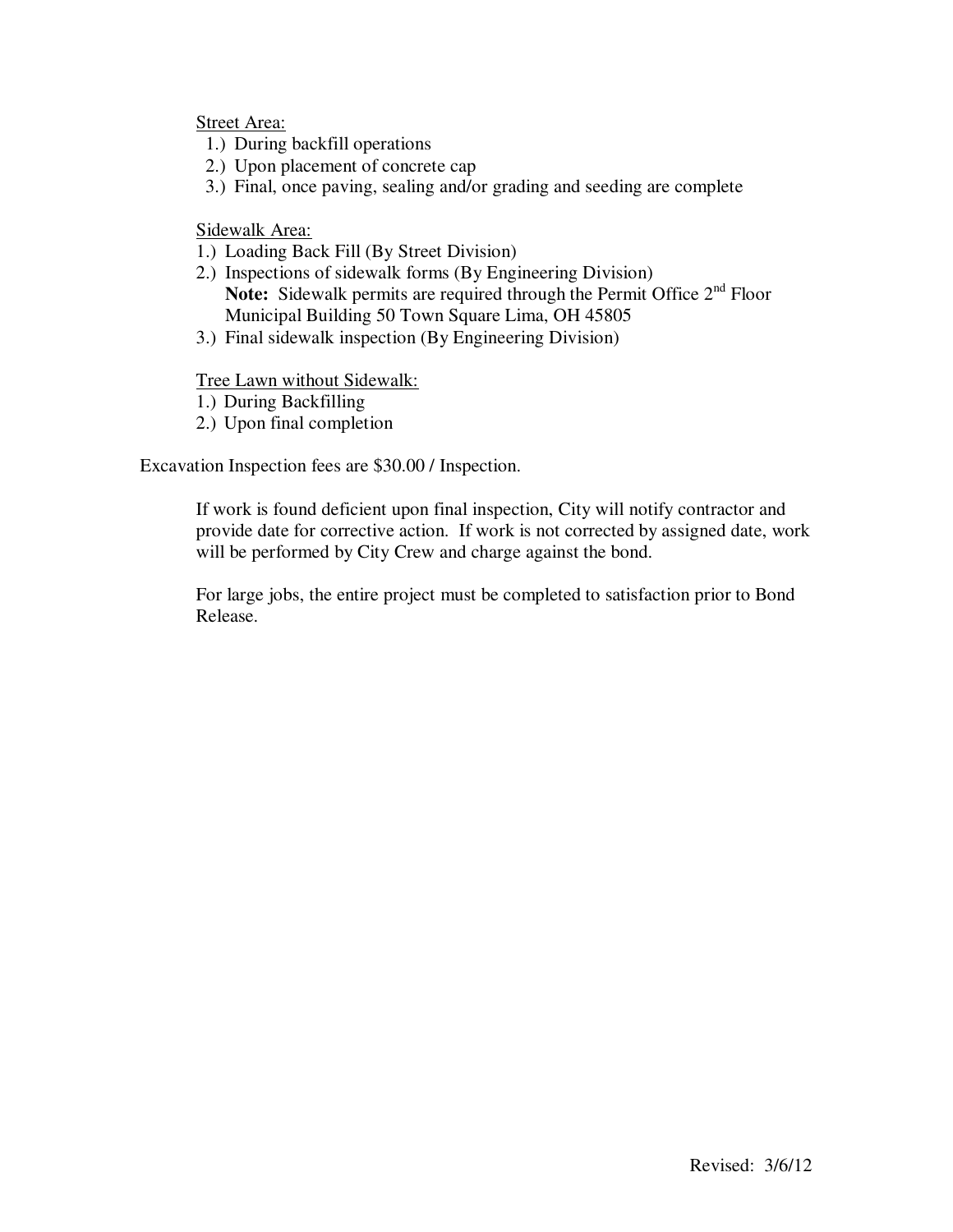

 **CITY OF LIMA, OHIO** *David J. Berger, Mayor*

 **50 Town Square Lima, Ohio 45801-4900 419/228-5462 Fax 419/221-5214**

## REQUIREMENTS FOR CONTRACTOR LICENSING

- 1. A copy of a valid, un-expired State of Ohio Contractor's License (HVAC, Elec, etc.) This requirement does not apply to building contractors.
- 2. Certificate of Liability Insurance in the amount of \$300,000.00 listing the City of Lima as the holder of the certificate.
- 3. Copy of Worker's Compensation Certificate.
- 4. Registration with the City of Lima Tax Department.
- 5. Completed Application.
- 6. Payment of a \$50.00 (per trade) non-refundable fee.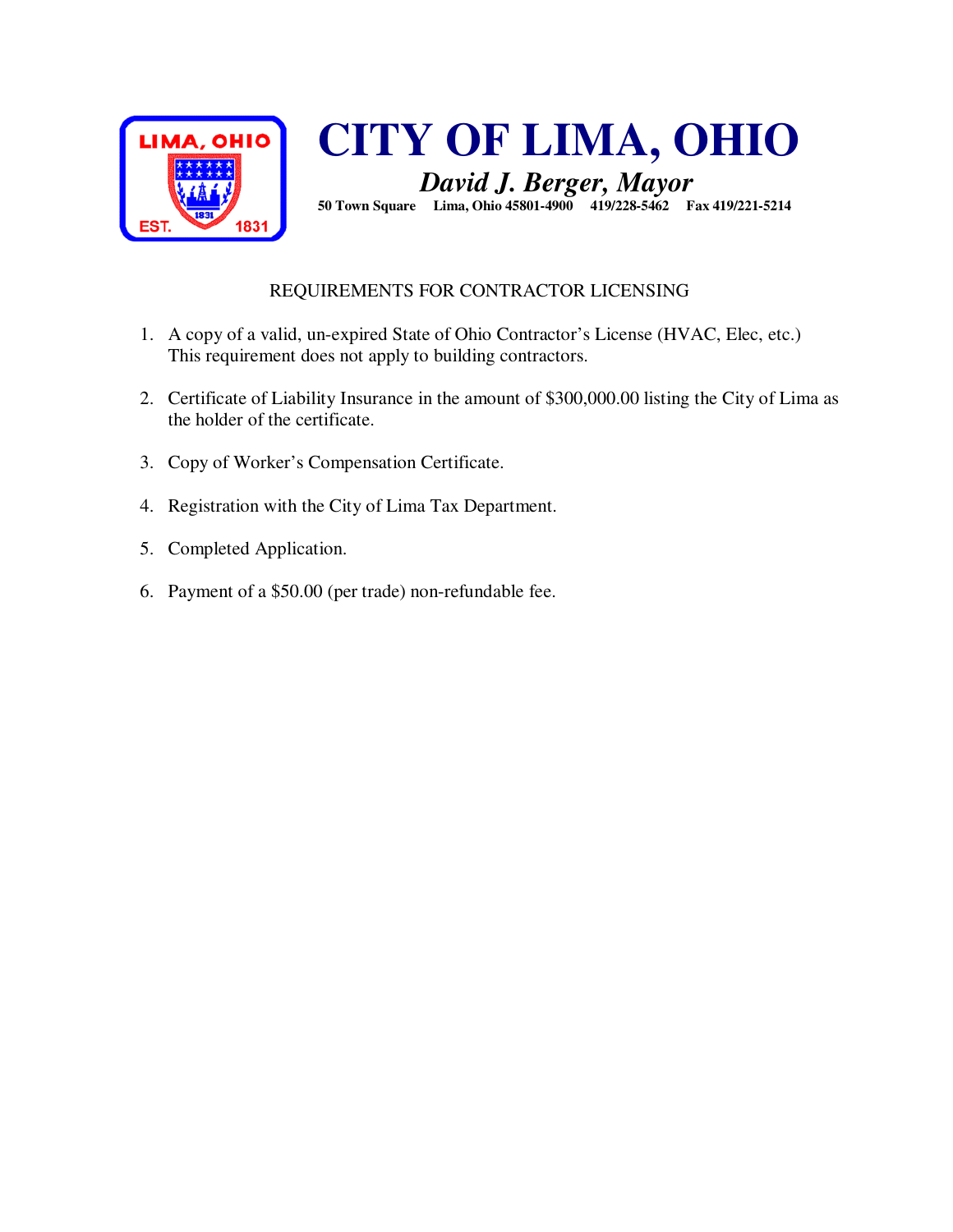# **Application For Engineering Construction Permit**

| 1. GENERAL INFORMATION:                                      |                              |                                                                                                                                                                                                                                |
|--------------------------------------------------------------|------------------------------|--------------------------------------------------------------------------------------------------------------------------------------------------------------------------------------------------------------------------------|
|                                                              |                              |                                                                                                                                                                                                                                |
|                                                              |                              |                                                                                                                                                                                                                                |
|                                                              |                              |                                                                                                                                                                                                                                |
| 2. OWNER INFORMATION:                                        |                              |                                                                                                                                                                                                                                |
|                                                              |                              |                                                                                                                                                                                                                                |
|                                                              |                              |                                                                                                                                                                                                                                |
|                                                              |                              |                                                                                                                                                                                                                                |
|                                                              |                              | Phone: Fax: Fax: Fax: Francisco E-mail: Francisco E-mail: Francisco E-mail: Francisco E-mail: Francisco E-mail: Francisco E-mail: Francisco E-mail: Francisco E-mail: Francisco E-mail: Francisco E-mail: Francisco E-mail: Fr |
| 3. CONTRACTOR INFORMATION:                                   |                              |                                                                                                                                                                                                                                |
|                                                              |                              |                                                                                                                                                                                                                                |
|                                                              |                              |                                                                                                                                                                                                                                |
|                                                              |                              |                                                                                                                                                                                                                                |
|                                                              |                              | Phone: Fax: Fax: Fax: E-mail:                                                                                                                                                                                                  |
| 4. DESIGNER INFORMATION:                                     |                              |                                                                                                                                                                                                                                |
|                                                              |                              |                                                                                                                                                                                                                                |
|                                                              |                              |                                                                                                                                                                                                                                |
|                                                              |                              |                                                                                                                                                                                                                                |
|                                                              |                              | Phone: Fax: Fax: E-mail:                                                                                                                                                                                                       |
| <b>5. FEES:</b>                                              |                              |                                                                                                                                                                                                                                |
| Sidewalk Fee \$10.00                                         | Curb Replacement Fee \$10.00 | Commercial Sidewalk \$20.00                                                                                                                                                                                                    |
| Flood Plain Fee \$50.00                                      | Moving \$50.00               | Barricade Fee \$20.00                                                                                                                                                                                                          |
| Residential Demolition Fee \$25.00                           |                              | Commercial Demolition Fee \$50.00                                                                                                                                                                                              |
| Antenna \$25.00                                              |                              | Parking Lot Fee \$10.00 - New Lesurface                                                                                                                                                                                        |
| Site Development Permit \$100.00 & 1/4% of Construction Cost |                              | Cost of Work: \$                                                                                                                                                                                                               |
|                                                              | Total:                       | \$                                                                                                                                                                                                                             |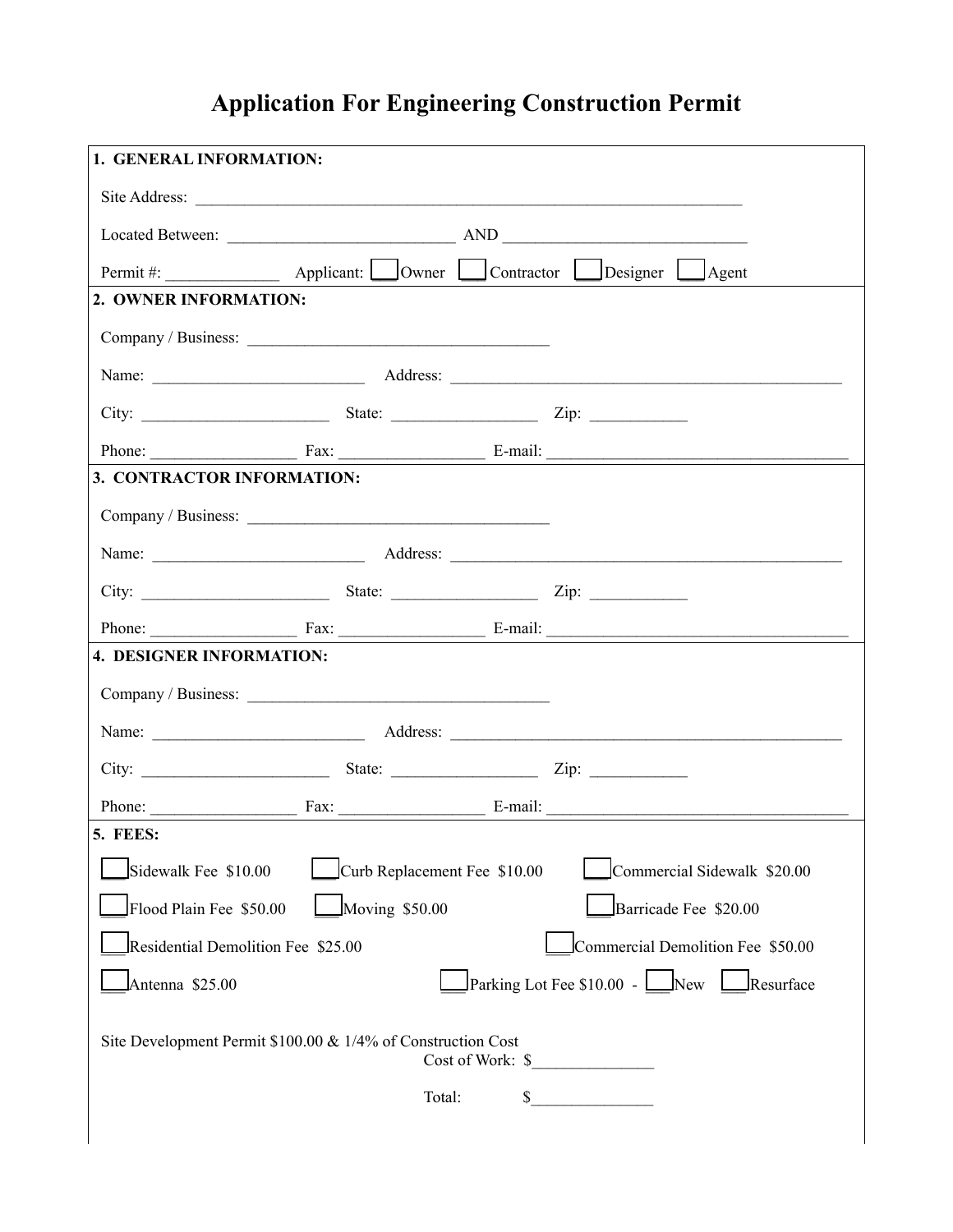| Residential Storm Sewer - No. Taps ________ @ \$30.00                                                                                           | Total: \$ |  |
|-------------------------------------------------------------------------------------------------------------------------------------------------|-----------|--|
| Commercial Storm Sewer - No. Taps _________ @ \$50.00                                                                                           | Total: \$ |  |
| Drive Access Cut – No. Cuts $\frac{ }{ }$                                                                                                       |           |  |
| Fee: 1st 12 LFT. \$30.00, additional - \$2.00/LFT. Total Drive Access Cut Fees: \$<br>Drive Access Extension Fee: \$2.00/LFT.                   |           |  |
|                                                                                                                                                 |           |  |
| Total Engineering Fees: \$<br>Scope of work / explanation:                                                                                      |           |  |
| ,我们也不能在这里的时候,我们也不能在这里的时候,我们也不能会不能会不能会不能会不能会不能会不能会不能会不能会不能会。<br>第2012章 我们的时候,我们的时候,我们的时候,我们的时候,我们的时候,我们的时候,我们的时候,我们的时候,我们的时候,我们的时候,我们的时候,我们的时候,我 |           |  |
|                                                                                                                                                 |           |  |
|                                                                                                                                                 |           |  |

| SIGNATURE OF APPLICANT                            |
|---------------------------------------------------|
| <b>DATE</b>                                       |
| CITY ENGINEERING/BLDG. COMISSIONER<br><b>DATE</b> |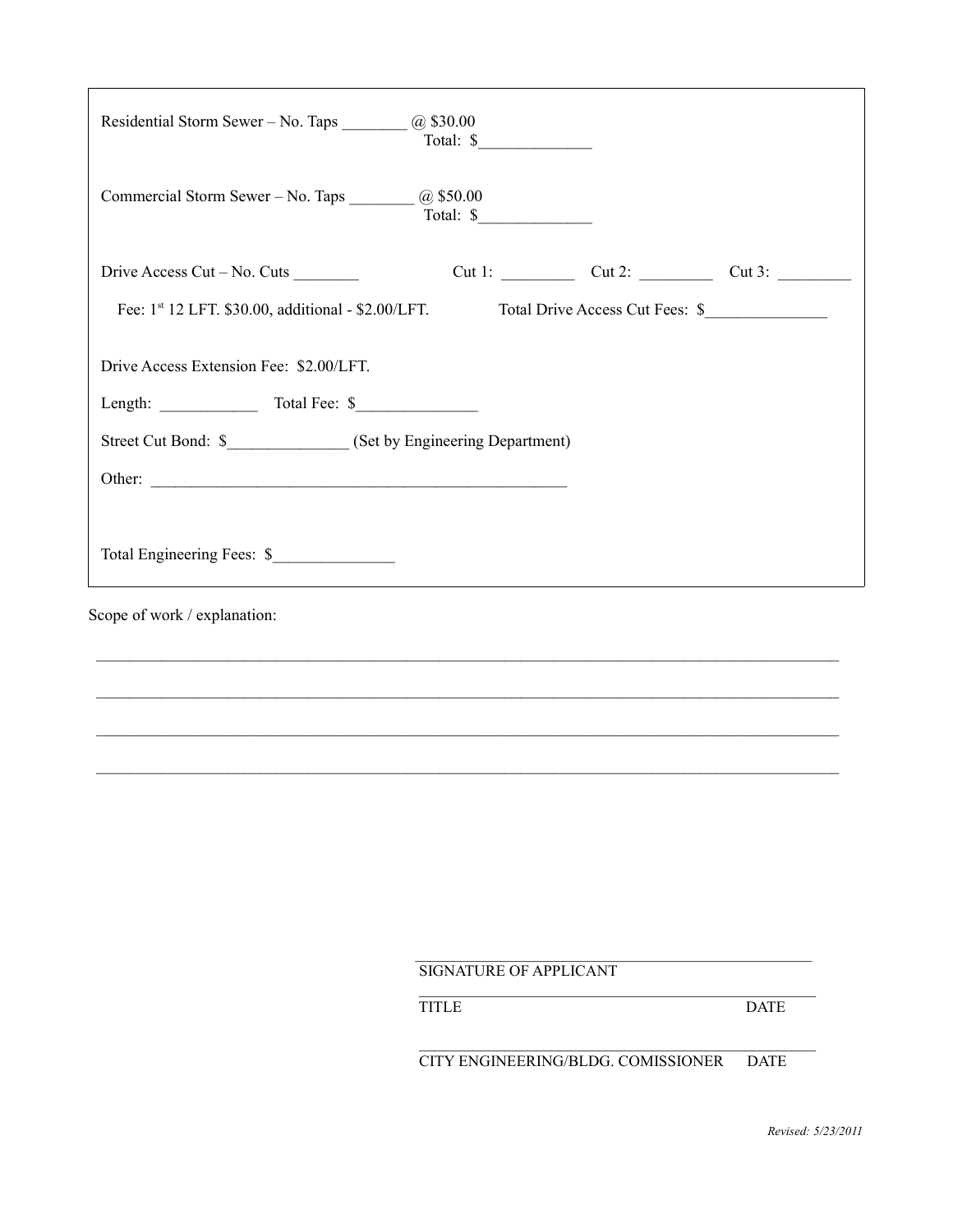# **Application For Contractor Registration**

| <b>1. GENERAL INFORMATION:</b> |                       |                                                                                                                                                                                                                  |  |  |
|--------------------------------|-----------------------|------------------------------------------------------------------------------------------------------------------------------------------------------------------------------------------------------------------|--|--|
|                                | Date: $\qquad \qquad$ |                                                                                                                                                                                                                  |  |  |
| Issue to: $\qquad \qquad$      |                       |                                                                                                                                                                                                                  |  |  |
|                                |                       |                                                                                                                                                                                                                  |  |  |
| 2. CONTRACTOR INFORMATION:     |                       |                                                                                                                                                                                                                  |  |  |
|                                |                       |                                                                                                                                                                                                                  |  |  |
|                                |                       | Phone: Fax: Cell: Cell:                                                                                                                                                                                          |  |  |
|                                |                       |                                                                                                                                                                                                                  |  |  |
|                                |                       |                                                                                                                                                                                                                  |  |  |
| <b>3. NATURE OF LICENSE:</b>   |                       | (To register with the City of Lima - Lima / Allen County Building Department as a Contractor)                                                                                                                    |  |  |
| <b>ELEC</b>                    | <b>FIRE ALARM</b>     | GENERAL                                                                                                                                                                                                          |  |  |
| <b>HVAC</b>                    | <b>SPRINKLER</b>      | <b>SIGN</b>                                                                                                                                                                                                      |  |  |
|                                |                       |                                                                                                                                                                                                                  |  |  |
| such regulations.              |                       | In signing this application, I agree to abide by all Ordinances, Rules, and Regulations pertaining to<br>this subject nor or hereafter passed by the City Council of Lima, or by any official empowered to issue |  |  |
|                                |                       |                                                                                                                                                                                                                  |  |  |
| Fees: $\qquad \qquad$          |                       |                                                                                                                                                                                                                  |  |  |
|                                |                       | City Income Tax Department Approval:                                                                                                                                                                             |  |  |

# **THIS IS NOT A LICENSE**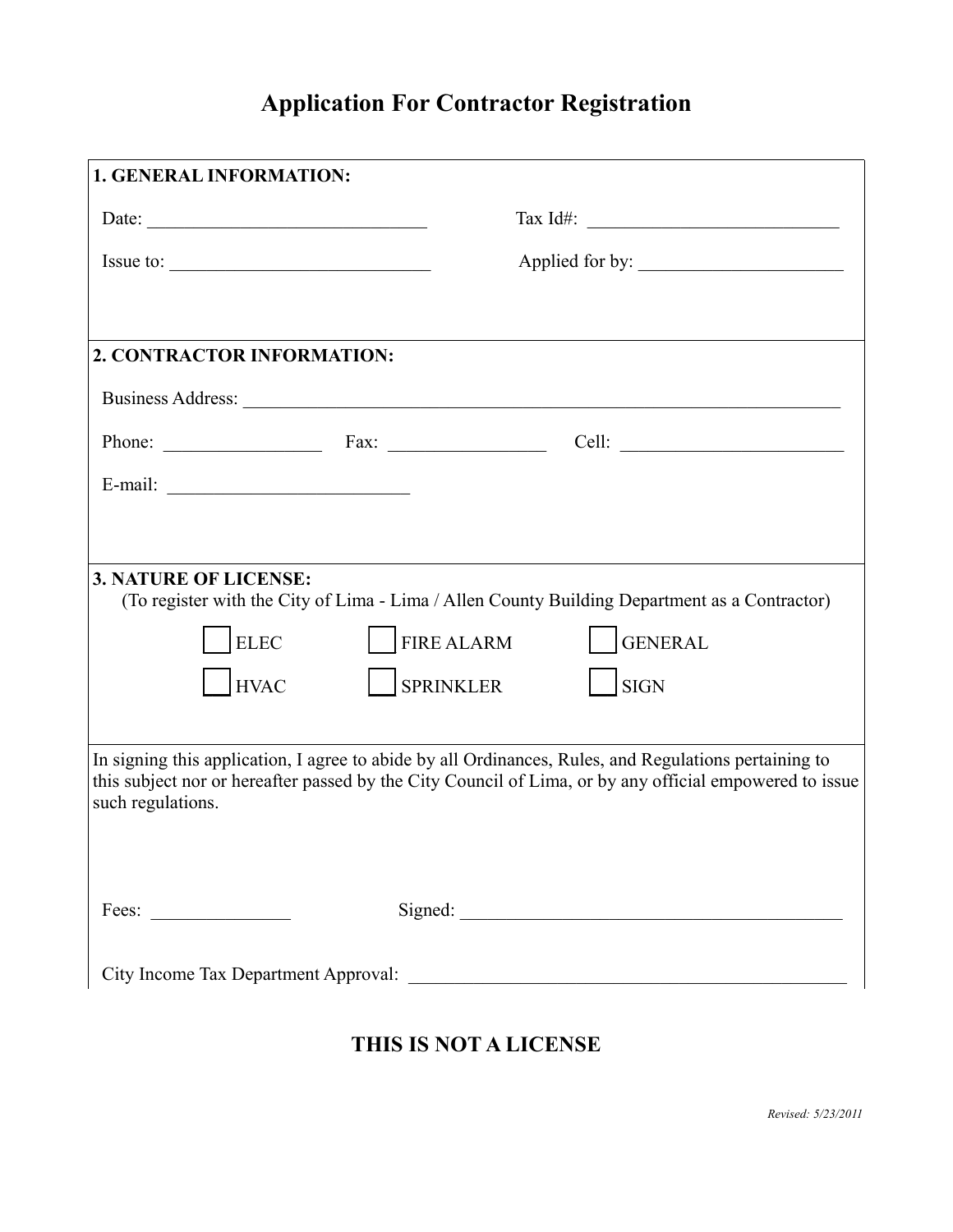# **REQUIREMENTS FOR CONTRACTOR LICENSING**

- 1. A copy of a valid, un-expired State of Ohio Contractors License (Hvac, Elec, Etc). This requirement does not apply to building contractors.
- 2. Certificate of Liability Insurance in the amount of \$300,000.00 listing the City of Lima as the holder of the certificate.
- 3. Copy of Workers Compensation Certificate.
- 4. Registration with the City of Lima Tax Department.
- 5. Completed Application.
- 6. Payment of a \$50.00 (per trade) non-refundable fee.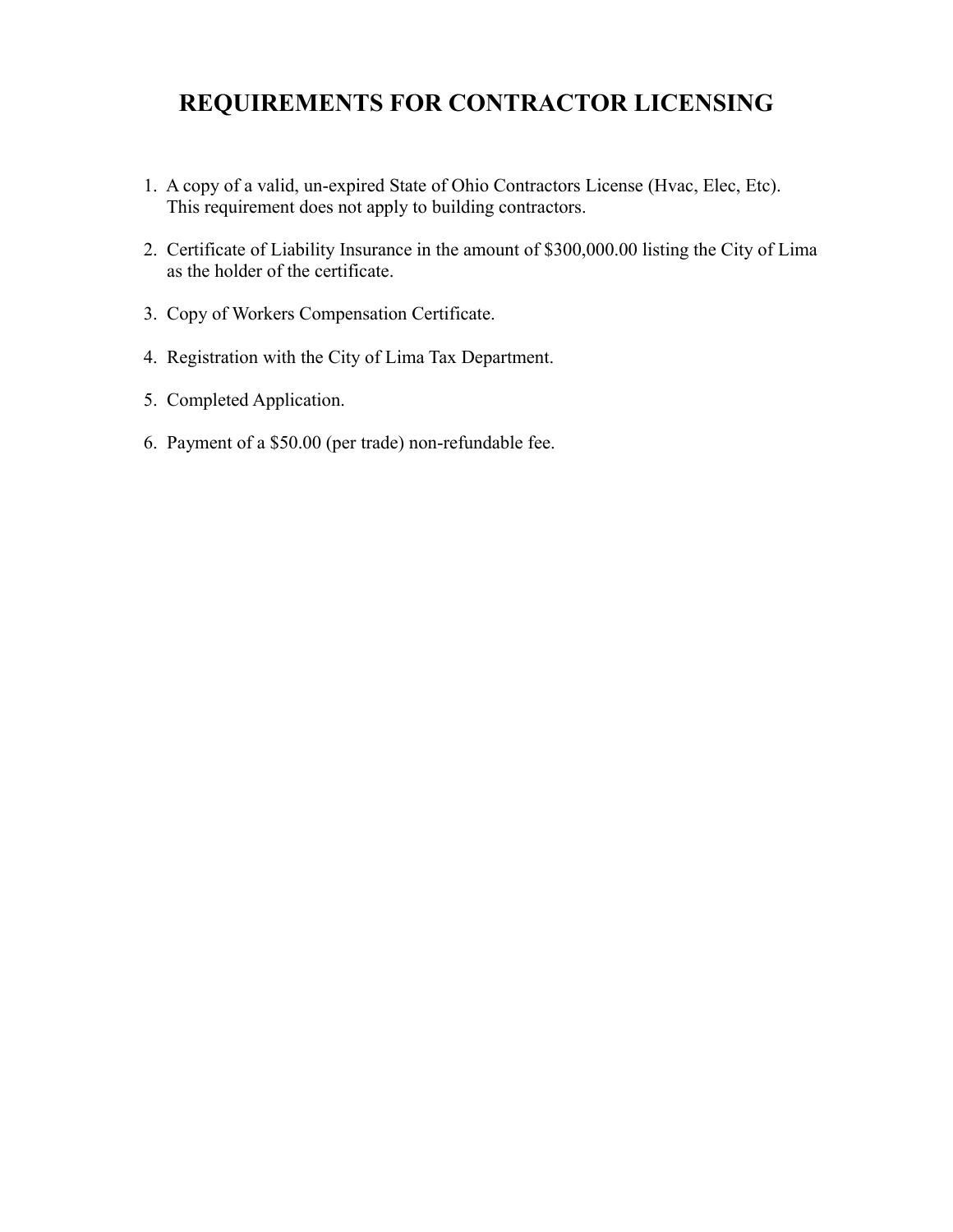## **Business Questionnaire City Income Tax Department 50 Town Square – PO BOX 155 – Lima, OH 45802 Fax: 419-998-5527**

The following information will aid us in preparing forms for your us under the Income Tax Ordinance. Please answer questions fully and return this questionnaire to the above address.

| 1. BUSINESS INFORMATION:                                                                                                   |       |
|----------------------------------------------------------------------------------------------------------------------------|-------|
|                                                                                                                            |       |
| Name of Corporation:                                                                                                       |       |
|                                                                                                                            |       |
| Give home address of owner(s) or all partners if a partnership. If corporation list names and titles of<br>major officers. |       |
| Name / Title<br>Address                                                                                                    | Phone |
| A.                                                                                                                         |       |
| B.                                                                                                                         |       |
| C.                                                                                                                         |       |
|                                                                                                                            |       |
|                                                                                                                            |       |
|                                                                                                                            |       |
|                                                                                                                            |       |
| Type of Organization: $\Box$ Ind. Prop. $\Box$ Partnership $\Box$ Corporation                                              |       |
| $SSAN (If Ind. Prop.)$ $\qquad \qquad$ Federal ID #:                                                                       |       |
| Are there now or will there be employees subject to Lima City Tax?                                                         |       |
| $\boxed{\phantom{1}}$ Yes $\boxed{\phantom{1}}$ No $\phantom{1}$ Approximate # of Employees                                |       |
| Accounting Period: Calendar Fiscal Year Ending*                                                                            |       |
|                                                                                                                            |       |
|                                                                                                                            |       |

If you are a contractor and will have sub-contractors working for you, please list these on the back of form.

 \* Note: A fiscal year ending can only be used when your accounting period as used on federal return does not end on December 31<sup>st</sup>.

**Lima City Income Tax Rate is 1.500 per cent**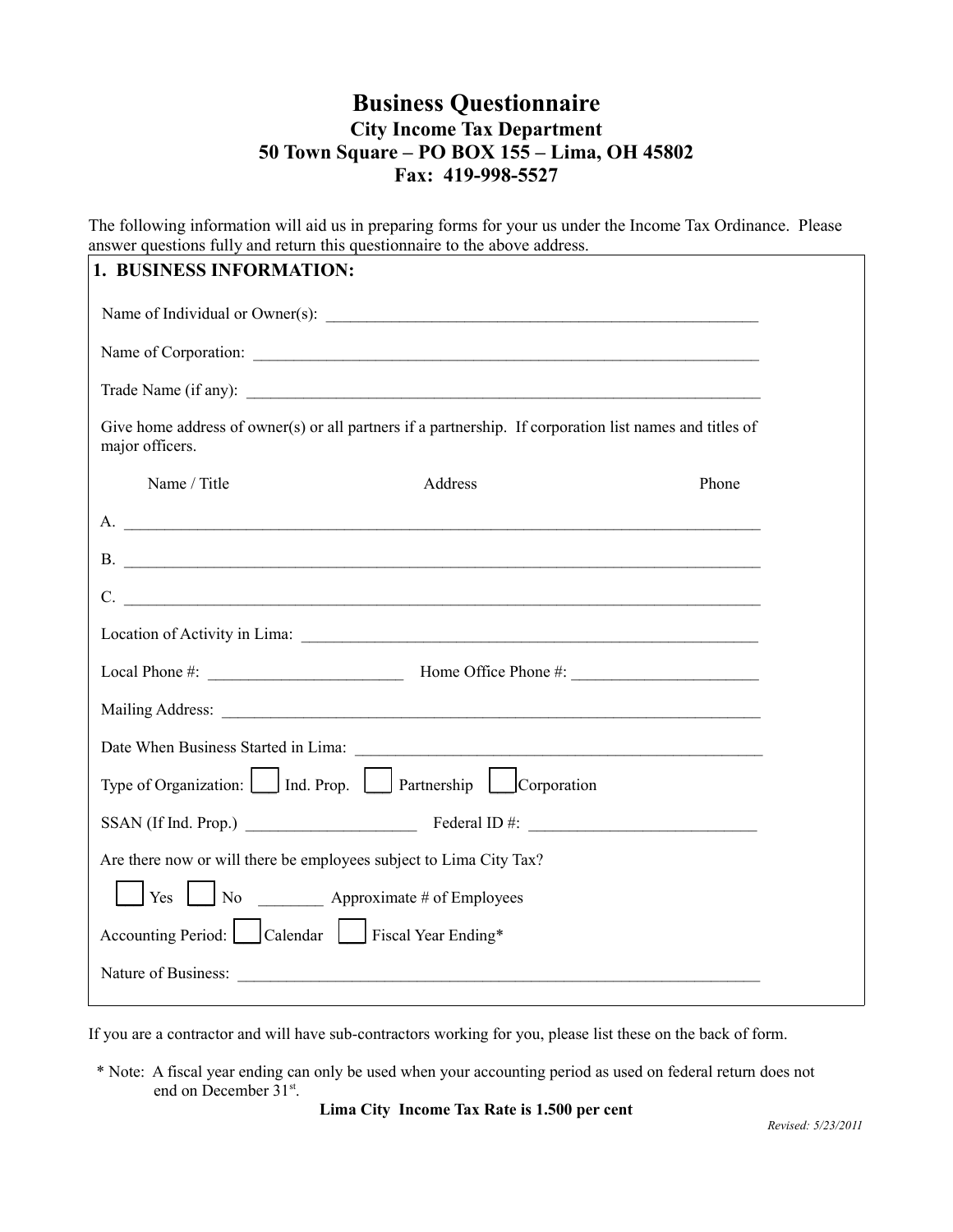## **STREET CUT BONDS**

|                                                                      |                 | Width (W) |      |      |      |      |      |      |
|----------------------------------------------------------------------|-----------------|-----------|------|------|------|------|------|------|
| Table No.                                                            | Depth (D)       | 3'        | 4'   | 5'   | 6'   | 7'   | 8'   | 9'   |
| Table No. 1<br><b>FLEXIBLE PAVEMENT</b><br><b>Major Street</b>       | $1'$ thru $5'$  | \$18      | \$24 | \$28 |      |      |      |      |
|                                                                      | $6'$ thru $10'$ | \$24      | \$32 | \$38 | \$46 | \$52 | \$61 | \$61 |
|                                                                      | 11' thru 15'    | \$32      | \$42 | \$52 | \$61 | \$71 | \$81 | \$85 |
| Table No. 2<br><b>FLEXIBLE PAVEMENT</b><br><b>Residential Street</b> | $1'$ thru $5'$  | \$14      | \$18 | \$24 |      |      |      |      |
|                                                                      | $6'$ thru $10'$ | \$24      | \$28 | \$38 | \$42 | \$52 | \$56 | \$61 |
|                                                                      | 11' thru 15'    | \$32      | \$42 | \$46 | \$61 | \$71 | \$81 | \$85 |
| Table No. 3<br><b>CONCRETE PAVEMENT</b>                              | $1'$ thru $5'$  | \$14      | \$14 | \$18 |      |      |      |      |
|                                                                      | $6'$ thru $10'$ | \$18      | \$24 | \$32 | \$38 | \$42 | \$52 | \$56 |
|                                                                      | 11' thru 15'    | \$28      | \$38 | \$46 | \$52 | \$61 | \$71 | \$81 |
| Table No. 4<br><b>UNIMPROVED</b><br><b>STREET AND ALLEYS</b>         | $1'$ thru $5'$  | \$10      | \$10 | \$14 |      |      |      |      |
|                                                                      | $6'$ thru $10'$ | \$18      | \$24 | \$28 | \$32 | \$38 | \$42 | \$52 |
|                                                                      | 11' thru 15'    | \$24      | \$32 | \$42 | \$52 | \$56 | \$67 | \$75 |

*Bond = Base Cost + (Trench Width Value x Length of Cut)*

Base Cost = \$350.00

W = Trench Width (3' minimum)

D = Depth of Street Cut @ Main Line

#### **Example:**

Major Street: Sewer is 8' Deep, Length of Cut is 10', and the Width of Cut is 3'

*Bond = Base Cost + (Trench Width Value x Length of Cut)*  $$350 + ($24 \times 10) = $590$ 

**BORING COST =** Base Cost + (Trench Width Value (at max. depth of 11' thru 15') x 1')